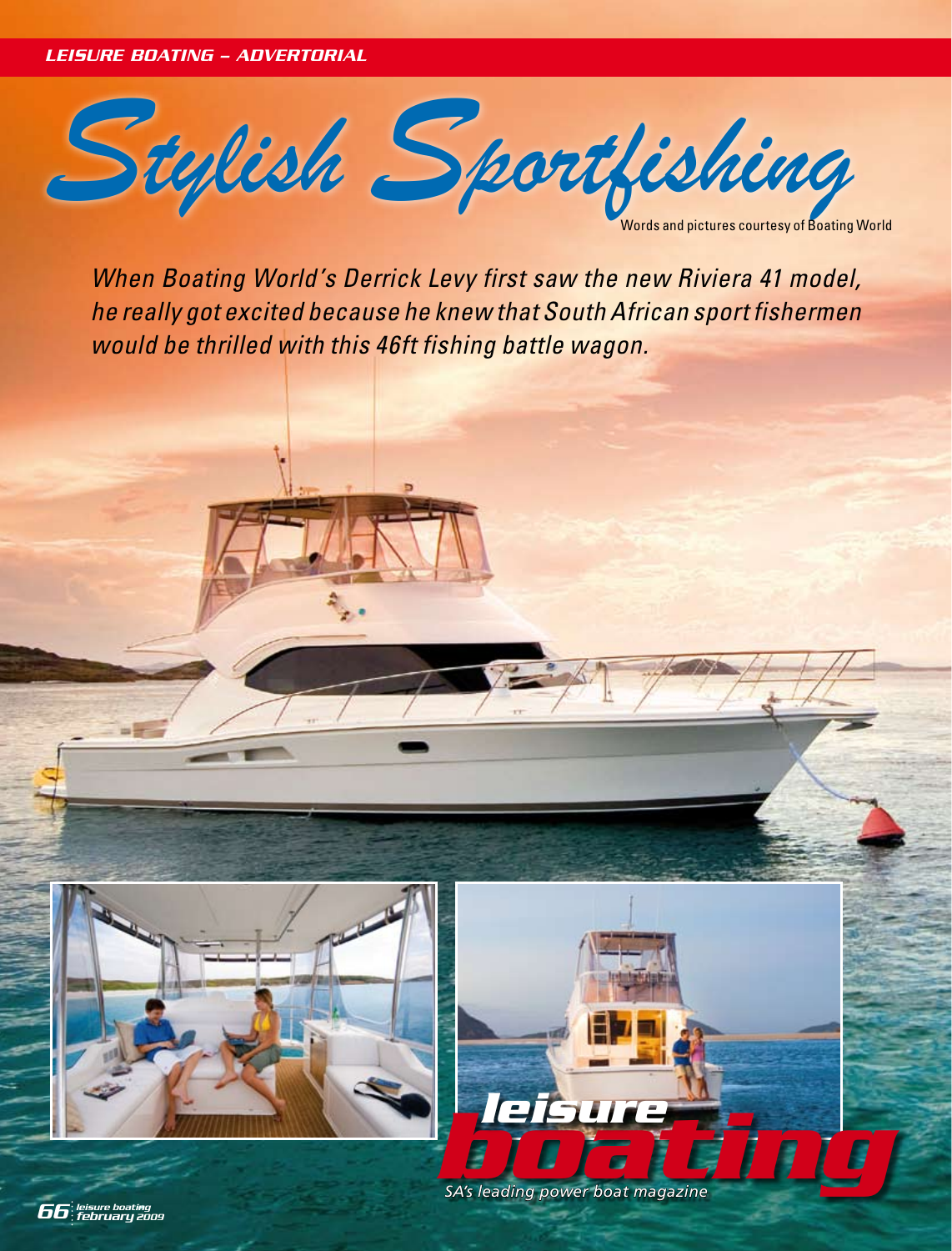

The is a masterpiece," says<br>Derrick, importer of this<br>spectacular craft, "The new<br>design incorporates so many<br>great features, it is hard to believe he is a masterpiece," says Derrick, importer of this spectacular craft, "The new design incorporates so many they can all fit in a boat of this size, yet there is still an amazing sense of spaciousness and she is ideal for long distance game fishing trips to Mozambique, for instance." "

He ordered both a Riviera 45 and a 41 from Australia and when they arrived in the country the new owner of the Riviera 41 had her taken up to his moorings at the Richards Bay Marina. (If you happen to be in the area you simply can't miss her. She's that sleek, streamlined boat with a trendy, contemporary appeal!)

In fact Derrick was so impressed he asked the owner for permission to bring her down to the 2008 Durban Boat Show where she wowed the crowds for the weekend. Boating World's technical manager Duncan Maple and sales manager Hans Dettman had

the privilege of taking her home, and thoroughly enjoyed the sea trip.

Maple was thrilled to find she had two thruster motors, bow and stern, which makes manoeuvering in tight spaces an absolute cinch. "Both are incorporated into one control unit (almost like a boat-shaped joystick) which allows

easy, simultaneous operation of both thruster motors. Even in difficult windy conditions moving this beauty in and out of the moorings is easy," he says.

"Despite potentially inclement weather we left Durban confident that the Riviera 41 has what it takes for safe passage, thanks to the upgraded  $\geq$ 



The Riviera 41's funky, contemporary helm area is not only stylish, but it puts a wealth of information at your fingertips.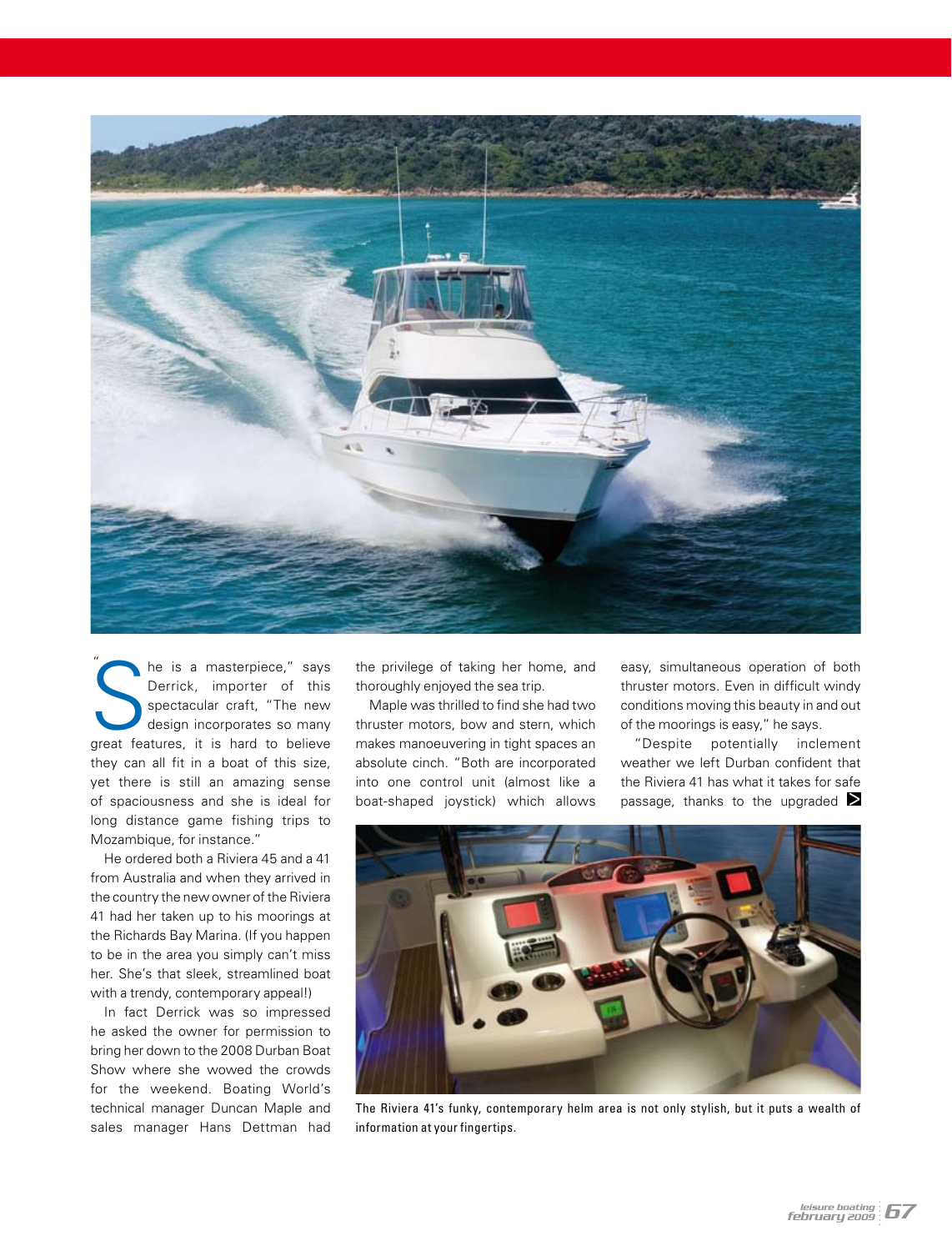

With excellent seafaring capabilities, the Riviera 41 is ideally suited for our notorious coastline.

powerful, twin Cummins 540 motors. These are an excellent choice for our coastline and if necessary they have that extra "oomph" to get one out of trouble," he continued. And he noted that with a fuel capacity of 2,000 litres (with an option of a 535-litre forward tank) long distances are simply not an issue.

The ride to Richards Bay was soft and dry thanks to the new tunnel hulls, with no spray on the bridge at all and the zip-up clears kept out the odd rain squall, typical off our coast.

Dettman added that they had to contend with a swell of around four metres passing under the boat from the starboard stern quarter. "Under



Game fishermen would be pleased with the craft's large cockpit area and excellent fishability.

these conditions the factory-fitted autopilot did an exceptional job of maintaining stability and tracking. The boat also comes with the new electric interceptor-type trim tabs with position indicators integrated into controls at the helm for easy handling. These trim tabs are ideal should you need to back-up on a marlin suddenly because unlike the flap-type they will not be ripped off."

Game fishermen will appreciate the large cockpit area – the transom access door makes getting big fish on board that much easier and there's plenty of room for friends and family. The large mid-transom live-bait well with double hatches can also serve as an icebox (or for storing those crayfish when fishing off Dassie Island in the Cape). There is also ample storage space including under-floor fish boxes, a spot for a game chair or a table and chairs – another great area for entertainment – that is well protected by the extended flybridge overhang. A factory-fitted braai is optional.